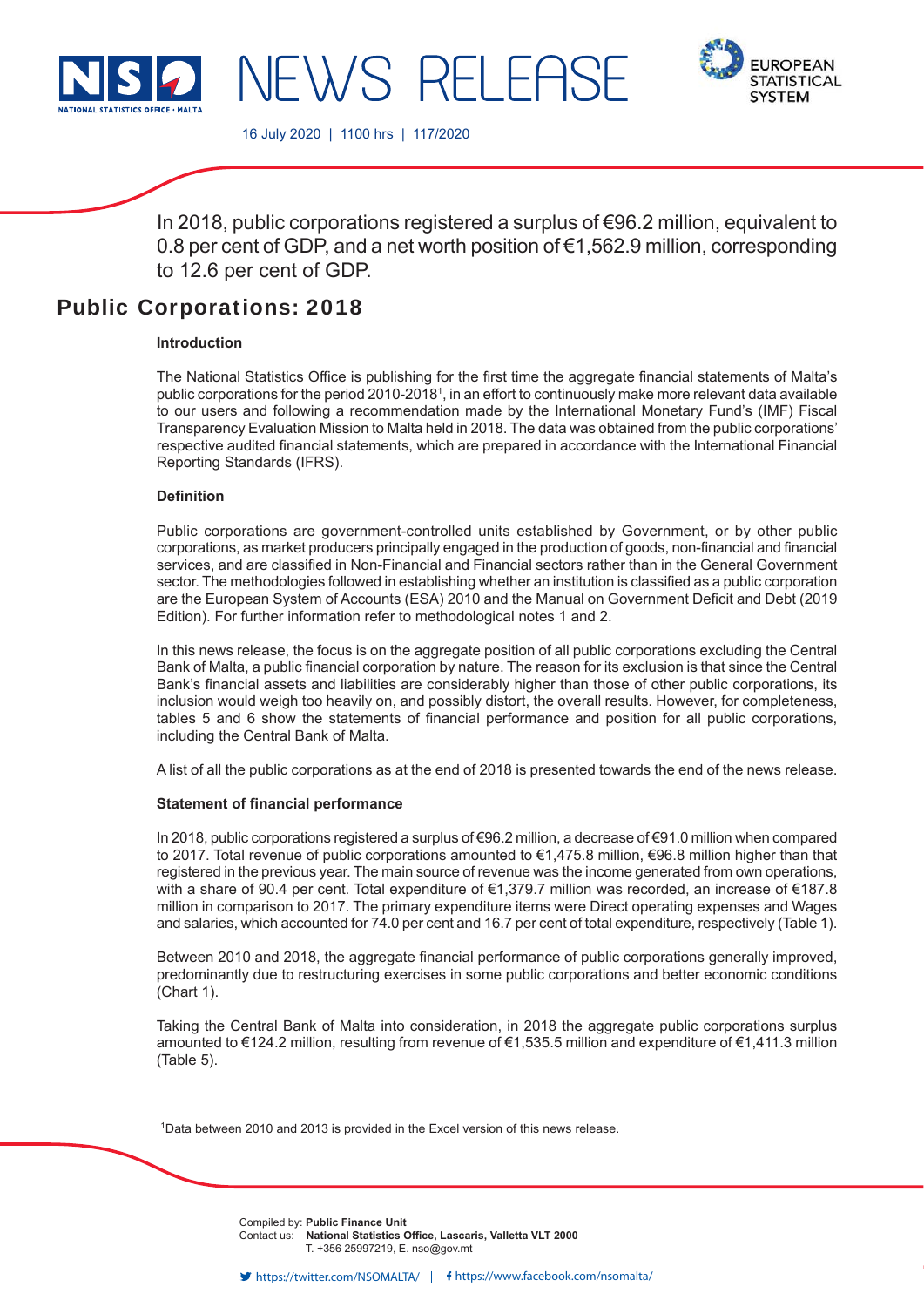### **Statement of financial position**

The total assets of public corporations stood at €3,730.5 million in 2018, with the predominant asset category being nonfinancial assets (66.1 per cent), rather than financial assets (33.9 per cent). All the asset subcategories registered an increase compared to 2017, except for Cash and cash equivalents (-€34.8 million) and Stocks and inventories (-€2.4 million). On the other hand, financial liabilities totaled €2,167.6 million, consisting of Bank borrowings (56.0 per cent), Other liabilities (23.7 per cent) and Trade and other payables (20.3 per cent). Compared to 2017, Other liabilities and Trade and other payables increased by €70.7 million and €29.6 million respectively, while Bank borrowings decreased by €26.2 million (Table 2).

Compared to 2017, the aggregate net worth of public corporations increased by €113.1 million, which resulted from a rise in total assets (+€187.1 million) that outweighed the increase in total liabilities (+€74.0 million) (Table 2). By 2018, the net worth of public corporations had reached €1,562.9 million, over five times higher than the net worth of €283.6 registered in 2010 (Chart 4).

Taking into account all public corporations, including the Central Bank of Malta, in 2018 their net worth stood at €2,027.8 million, resulting from the difference between total assets of €12,584.3 million and total liabilities of €10,556.5 million (Table 6).

# **Analysis by NACE**

In 2018, there were 52 public corporations (including the Central Bank of Malta), an increase of 5 units over 2017, with 9 corporations classified under both the Transportation and storage and Financial and insurance activities sectors.

The sector with the highest revenue and expenditure of public corporations was the Electricity, gas, steam and air conditioning supply sector, with amounts of €464.1 million and €440.4 million, respectively. In this respect, other key sectors were the Transport and storage and Wholesale and retail trade sectors. The Professional, scientific and technical activities sector recorded the highest public corporations' surplus, which totaled €30.4 million, followed by the Electricity, gas, steam and air conditioning supply sector, which registered a surplus of €23.7 million.

The Electricity, gas, steam and air conditioning supply sector accounted for the highest share of public corporation assets and liabilities, stood at 33.0 per cent and 23.9 per cent, respectively (Table 3).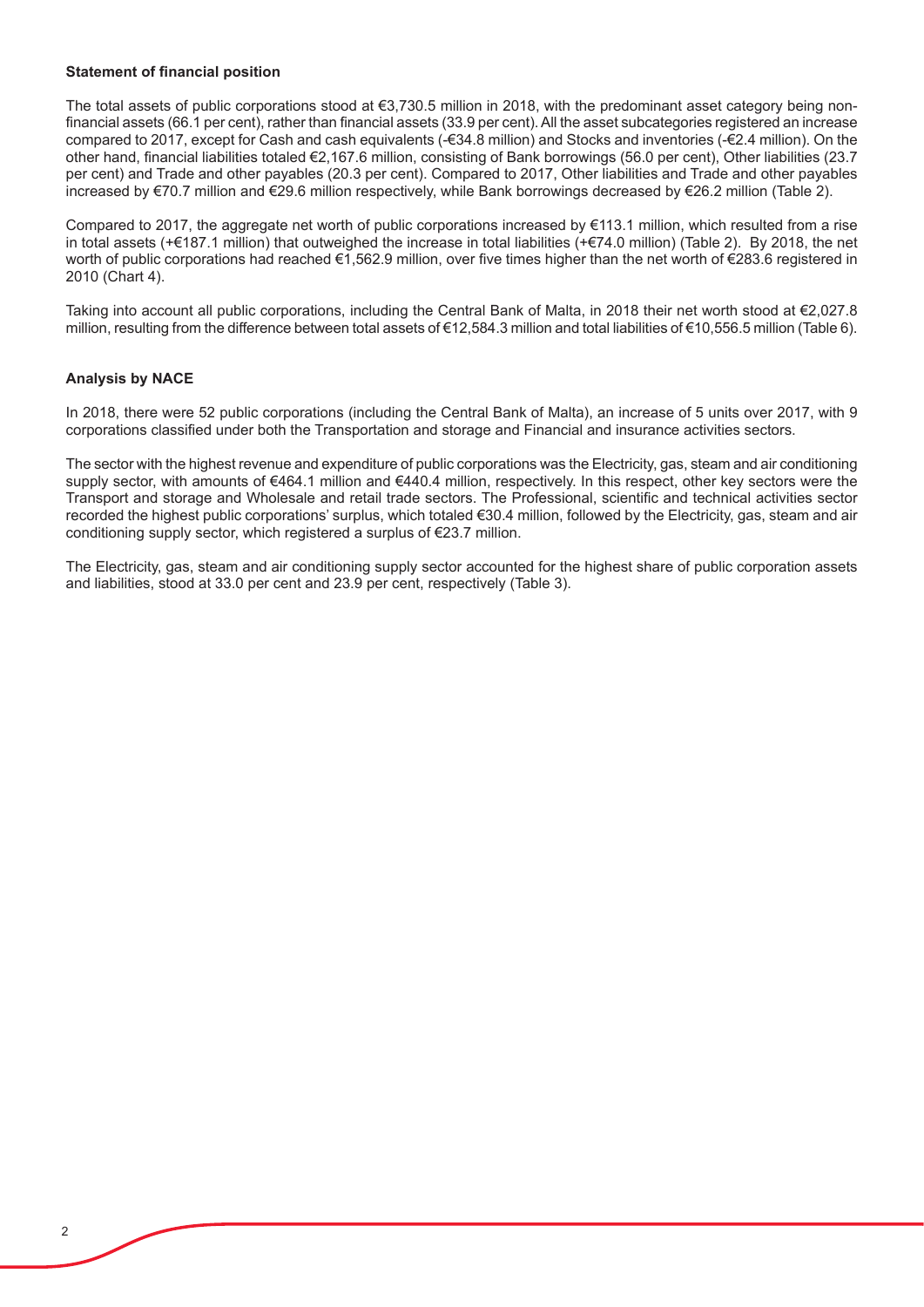|                                      |           |           |           |           | € 000     |
|--------------------------------------|-----------|-----------|-----------|-----------|-----------|
|                                      | 2014      | 2015      | 2016      | 2017      | 2018      |
| Income generated from own operations | 843,825   | 1,219,818 | 1,077,773 | 1,191,870 | 1,333,481 |
| <b>Subsidies</b>                     | 88,151    | 63,841    | 67,738    | 66,999    | 78,392    |
| Finance Income                       | 12,748    | 13,338    | 16,171    | 6,720     | 7,975     |
| Other revenue                        | 100,693   | 95,678    | 56,508    | 113,441   | 55,986    |
| <b>Total Revenue</b>                 | 1,045,417 | 1,392,675 | 1,218,190 | 1,379,030 | 1,475,834 |
| Direct operating expenses            | 679,702   | 877,938   | 700,691   | 850,842   | 1,020,588 |
| Wages and salaries                   | 188,237   | 201,731   | 203,826   | 214,764   | 231,090   |
| Depreciation                         | 69,921    | 62,808    | 70,983    | 68,936    | 71,199    |
| <b>Finance Costs</b>                 | 72,755    | 72,099    | 62,079    | 52,929    | 51,624    |
| Other expenditure                    | 16,436    | 12,000    | 15,033    | 4,419     | 5,156     |
| <b>Total Expenditure</b>             | 1,027,050 | 1,226,576 | 1,052,612 | 1,191,890 | 1,379,656 |
| Surplus / (Deficit) before tax       | 18,367    | 166,099   | 165,579   | 187,140   | 96,179    |

### Table 1. Public Corporations' Statement of Financial Performance<sup>1</sup>

<sup>1</sup> Excluding Central Bank of Malta









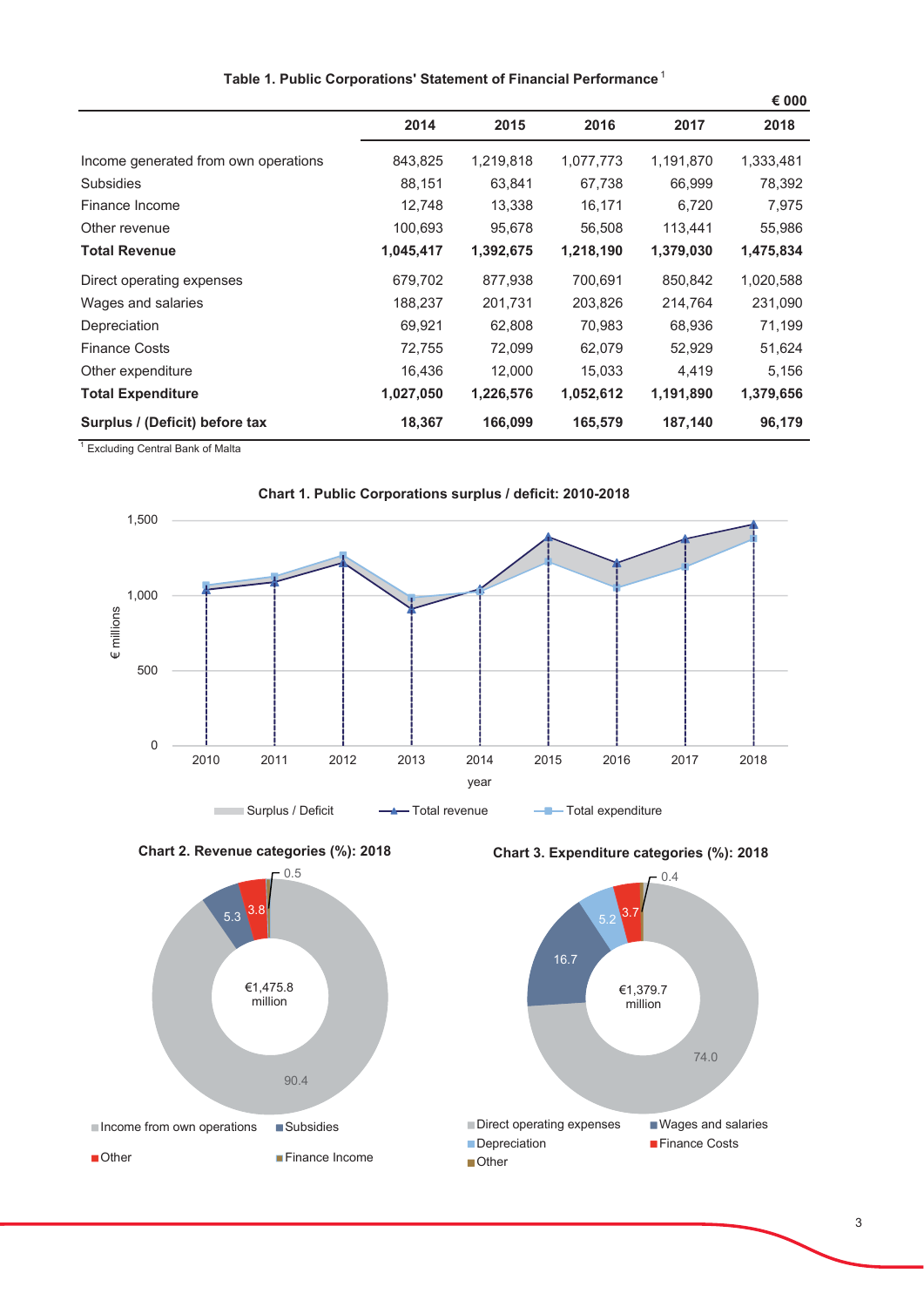|                                     |           |           |           |           | € 000     |
|-------------------------------------|-----------|-----------|-----------|-----------|-----------|
|                                     | 2014      | 2015      | 2016      | 2017      | 2018      |
| Land and Buildings                  | 827,314   | 893,315   | 929,276   | 1,079,714 | 1,122,489 |
| Infrastructure, plant and equipment | 712,932   | 901,093   | 933,134   | 946,398   | 985,681   |
| Intangible assets                   | 185,321   | 248,559   | 252,579   | 260,573   | 357,506   |
| <b>Total Non-Financial Assets</b>   | 1,725,567 | 2,042,967 | 2,114,988 | 2,286,685 | 2,465,677 |
| Cash and cash equivalents           | 195,479   | 230,848   | 268,858   | 322,078   | 287,257   |
| Stocks and Inventories              | 70,592    | 75,593    | 77,871    | 83,600    | 81,214    |
| <b>Financial assets</b>             | 468,555   | 467,212   | 463,113   | 444,545   | 446,445   |
| Trade and other receivables         | 538,309   | 311,890   | 333,895   | 357,270   | 400,610   |
| Other assets                        | 157,804   | 106,946   | 53,936    | 49,189    | 49,283    |
| <b>Total Financial Assets</b>       | 1,430,739 | 1,192,489 | 1,197,672 | 1,256,682 | 1,264,808 |
| <b>Total Assets</b>                 | 3,156,306 | 3,235,455 | 3,312,660 | 3,543,367 | 3,730,485 |
| Bank borrowings                     | 1,500,070 | 1,219,402 | 1,196,203 | 1,240,060 | 1,213,832 |
| Trade and other payables            | 479,335   | 486,365   | 502,855   | 411,088   | 440,645   |
| <b>Other liabilities</b>            | 417,365   | 410,918   | 404,372   | 442,404   | 513,119   |
| <b>Total Financial Liabilities</b>  | 2,396,770 | 2,116,685 | 2,103,430 | 2,093,552 | 2,167,597 |
| Net worth                           | 759,536   | 1,118,771 | 1,209,230 | 1,449,815 | 1,562,888 |

### Table 2. Public Corporations' Statement of Financial Position<sup>1</sup>

<sup>1</sup> Excluding Central Bank of Malta

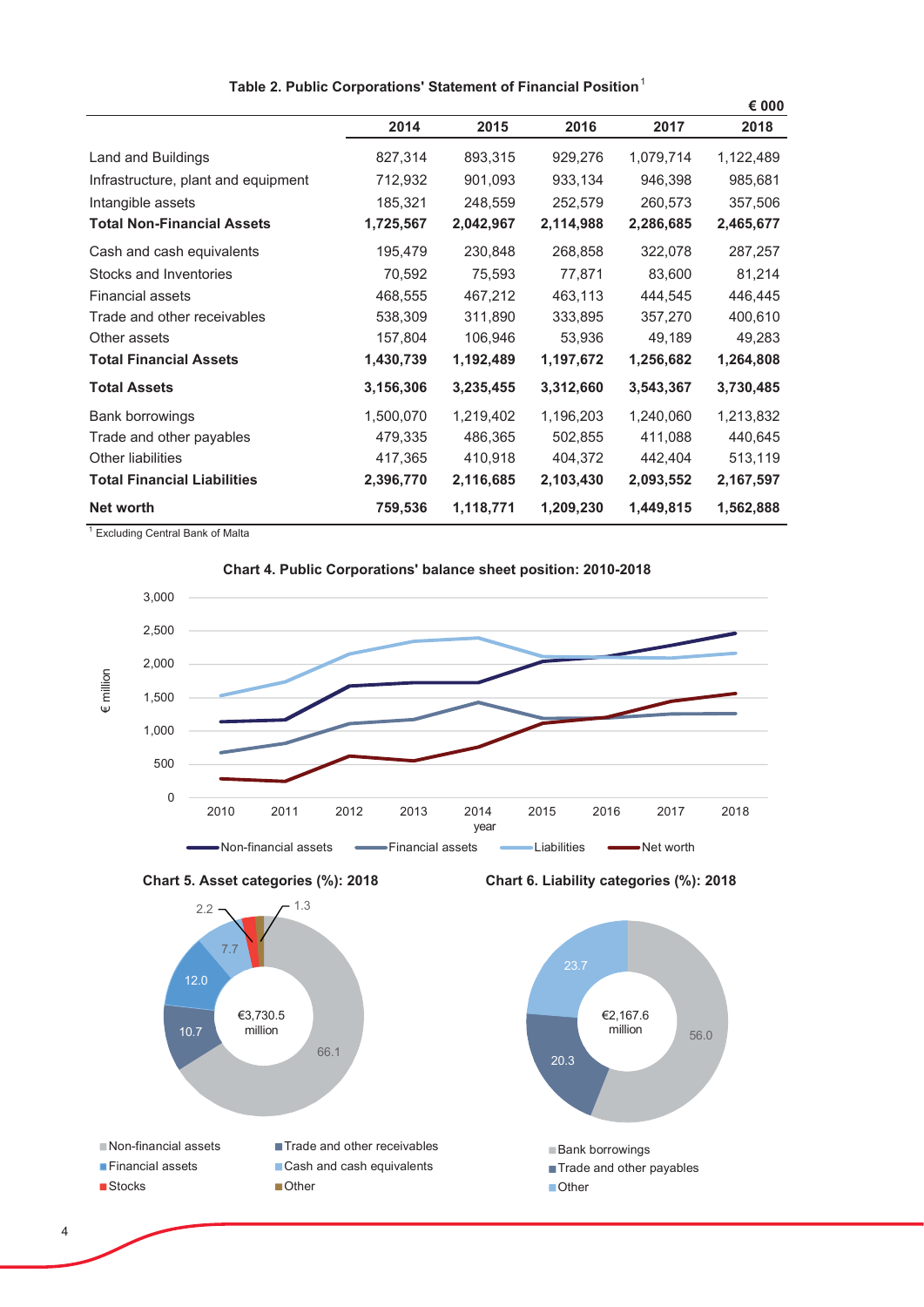|                                                                            |                          |                          |                      | 2014              |                 |                          |                      | 2015              |                 |                          |                      | 2016              |                 |                          |                      | 2017              |                       |                          |               | 2018              | $\epsilon$ 000  |
|----------------------------------------------------------------------------|--------------------------|--------------------------|----------------------|-------------------|-----------------|--------------------------|----------------------|-------------------|-----------------|--------------------------|----------------------|-------------------|-----------------|--------------------------|----------------------|-------------------|-----------------------|--------------------------|---------------|-------------------|-----------------|
| <b>NACE classification</b>                                                 |                          | No. of Corporations      | <b>Fotal Revenue</b> | Total Expenditure | Surplus/Deficit | No. of Corporations      | <b>Total Revenue</b> | Fotal Expenditure | Surplus/Deficit | No. of Corporations      | <b>Total Revenue</b> | Fotal Expenditure | Surplus/Deficit | No. of Corporations      | <b>Total Revenue</b> | Total Expenditure | Surplus/Deficit       | No. of Corporations      | Total Revenue | Total Expenditure | Surplus/Deficit |
| Manufacturing                                                              | $\circ$                  | $\overline{\phantom{0}}$ | I                    | t                 | ŗ               | $\sim$                   |                      |                   |                 | S                        | 173<br>က်            | 3,169             | 4               | S                        | 245<br>ထ             | 7,743             | 502                   | S                        | 9,766         | 324<br>$\infty$   | 1,443           |
| Electricity, gas, steam and<br>air conditioning supply                     | $\mathop\square$         | $\overline{\phantom{0}}$ | 393,613              | 446,993           | $-53,380$       | $\sim$                   | 375,772              | 337,058           | 38,714          | $\sim$                   | 377,893              | 312,990           | 64,903          | $\sim$                   | 456,560              | 396,981           | 579<br>59,            | $\sim$                   | 464,082       | 440,431           | 23,651          |
| Water supply; sewerage,<br>waste management and<br>remediation activities  | ш                        | $\overline{ }$           | 85,640               | 85,046            | 594             | $\overline{ }$           | 264<br>87,           | 79,866            | 7,398           | $\overline{ }$           | .870<br>87,          | 554<br>80,        | 7,316           | $\overline{\phantom{0}}$ | <b>497</b><br>87,    | 347<br>85,        | 2,149                 | $\overline{\phantom{0}}$ | 93,916        | 87,760            | 6,156           |
| Construction                                                               | Щ                        | $\overline{\phantom{0}}$ | 22,540               | 1,680             | 20,860          | $\overline{\phantom{0}}$ | 565<br>$\frac{8}{1}$ | 1,705             | 16,860          | $\overline{\phantom{0}}$ | 996<br>တ             | 1,733             | 8,263           | $\overline{\phantom{0}}$ | 24,160               | 1,662             | 22,499                | $\overline{\phantom{0}}$ | 15,674        | 1,935             | 13,739          |
| repair of motor vehicles and<br>Wholesale and retail trade;<br>motorcycles | O                        | $\sim$                   | 1,350                | 1,194             | 156             | $\sim$                   | 361,963              | 341,704           | 20,259          | $\sim$                   | ,957<br>242,         | 219,353           | 23,604          | $\sim$                   | 245,873              | 229,000           | 873<br>16,            | $\sim$                   | 318,825       | 319,772           | -947            |
| Transportation and storage                                                 | I                        | ${}^{\circ}$             | 372,807              | 384,544           | $-11,737$       | $\overline{ }$           | 332,711              | 322,786           | 926<br>တ        | $\overline{ }$           | 293,480              | 286,758           | 6,722           | $\overline{ }$           | 338,219              | 315,567           | 22,652                | ၜ                        | 372,690       | 365,303           | 7,387           |
| Accommodation and food<br>service activities                               | $\overline{\phantom{0}}$ | 4                        | 6,865                | 6,729             | 136             | 4                        | ,661<br>ၜ            | 5,945             | 3,717           | 4                        | 16,321               | 6,766             | 556<br>ၜ        | S                        | 676<br>ထ             | 910<br>ဖ          | 1,766                 | S                        | 8,257         | 6,227             | 2,029           |
| Information and<br>communication                                           | $\lnot$                  | 4                        | 19,163               | 20,070            | -908            | 4                        | 20,736               | 21,796            | $-1,060$        | 4                        | 20,129               | 21,164            | $-1,035$        | 4                        | 444<br>26,           | 848<br>24,        | 596<br>$\overline{ }$ | 4                        | 11,980        | 11,647            | 332             |
| Financial and insurance<br>activities                                      | ×                        | $\overline{ }$           | 48,339               | 35,329            | 13,010          | 6                        | 49,268               | 36,083            | 13,185          | 6                        | 501<br>SÕ,           | 479<br>57         | 13,022          | $\overline{ }$           | 699<br>50,           | 507<br>39,        | 11,192                | ${}^{\circ}$             | 41,578        | 45,500            | $-3,922$        |
| Real estate activities                                                     | $\overline{\phantom{a}}$ | 4                        | 17,866               | 10,709            | 7,157           | $\circ$                  | 19,273               | 14,347            | ,925<br>4       | G                        | 22,310               | 16,265            | 6,045           | $\circ$                  | 768<br>22,           | 17,548            | ,220<br>ທ່            | $\circ$                  | 25,700        | 19,170            | 6,530           |
| Professional, scientific and<br>technical activities                       | Σ                        | S                        | 59,916               | 18,020            | 41,896          | 5                        | 66,734               | 16,980            | 49,754          | Б                        | 43,444               | 17,457            | 25,988          | 5                        | 221<br>89,           | 17,172            | 42,049                | Б                        | 49,070        | 18,695            | 30,375          |
| Administrative and support<br>service activities                           | z                        | S                        | 16,571               | 16,035            | 536             | 3                        | 49,682               | 47,489            | 2,194           | 4                        | 49,007               | 48,060            | 947             | 4                        | 49,476               | 48,594            | 882                   | Б                        | 62,857        | 53,706            | 9,151           |
| Education                                                                  | Δ.                       | $\overline{\phantom{0}}$ | 748                  | 700               | 48              | $\overline{ }$           | 1,045                | 817               | 228             | $\overline{ }$           | 1,110                | 865               | 245             | $\overline{ }$           | 1,192                | 1,011             | 181                   | $\overline{ }$           | 1,360         | 1,121             | 239             |
| Human health and social<br>work activities                                 | $\circ$                  | ٠                        | ı                    | f,                | f,              |                          |                      |                   |                 |                          |                      | f,                |                 |                          |                      |                   |                       |                          | 79            | 24                | $\frac{6}{3}$   |
|                                                                            |                          | $rac{1}{4}$              | 1,045,417            | 1,027,050         | 18,367          | $\frac{4}{3}$            | 1,392,675            | 1,226,576         | 166,099         | 46                       | 1,218,190            | 1,052,612         | 165,579         | 46                       | 1,379,030            | 1,191,890         | 187,140               | 51                       | 1,475,834     | 1,379,656         | 96,179          |

Table 3. Public Corporations - Main Aggregates of the Statement of the Financial Performance by NACE1

<sup>1</sup> Excluding Central Bank of Malta

 $\overline{5}$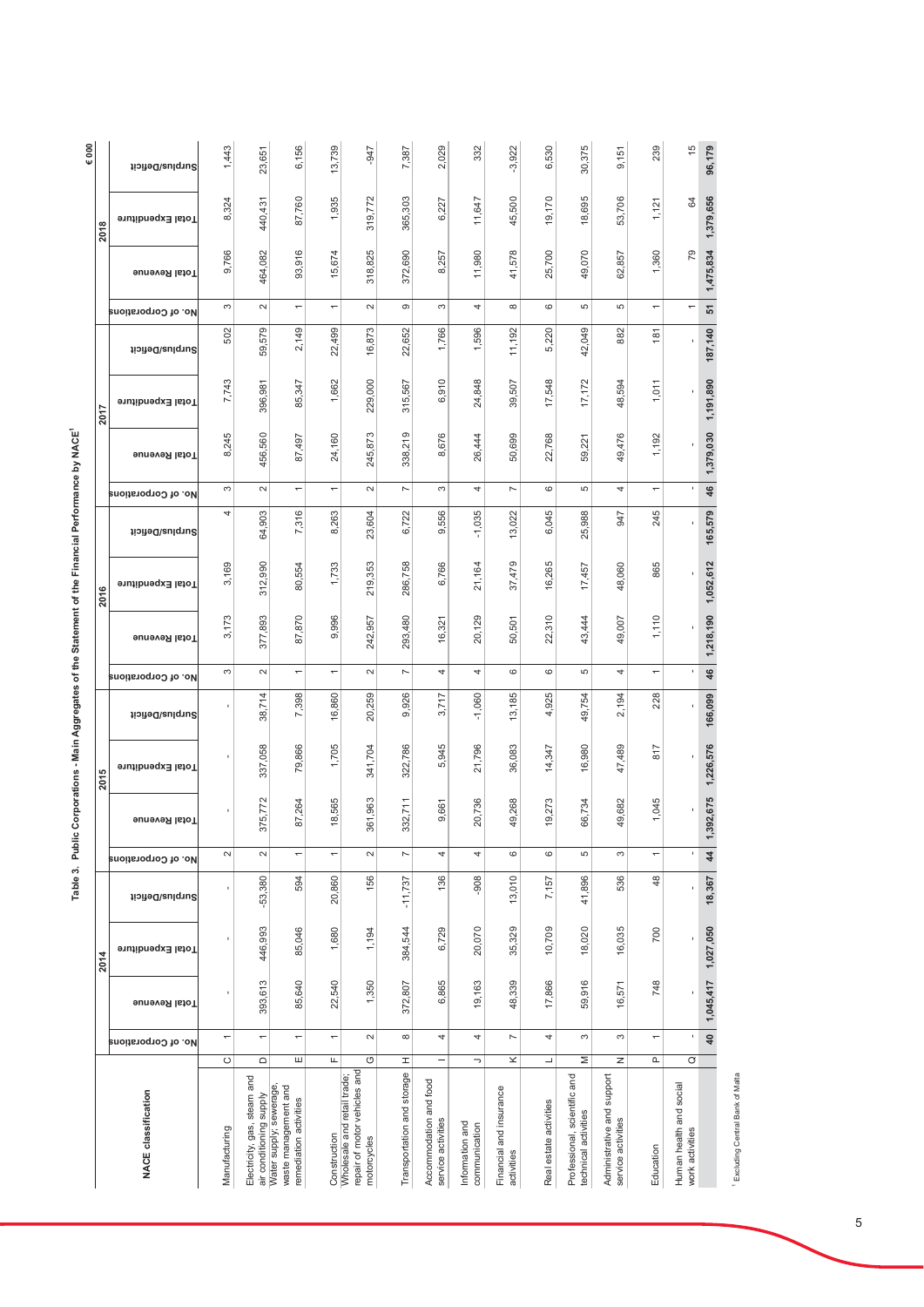| $\epsilon$ 000 |                      | Net Worth                  | 2,265                    | 711,586                                                | 96,646                                                                    | 128,408                  | 77,513                                                                     | 175,926                    | 22,747                                       | 9,259                            | 56,999                                | 40,174                   | 232,186                                              | 8,605                                            | 563                           | $\tilde{t}$                                | 1,562,887       |
|----------------|----------------------|----------------------------|--------------------------|--------------------------------------------------------|---------------------------------------------------------------------------|--------------------------|----------------------------------------------------------------------------|----------------------------|----------------------------------------------|----------------------------------|---------------------------------------|--------------------------|------------------------------------------------------|--------------------------------------------------|-------------------------------|--------------------------------------------|-----------------|
|                | 2018                 | Total Liabilities          | 1,727                    | 517,643                                                | 279,231                                                                   | 61,855                   | 183,678                                                                    | 302,604                    | 15,424                                       | 21,377                           | 315,880                               | 183,632                  | 277,358                                              | 6,525                                            | 635                           | 27                                         | 2,167,597       |
|                |                      | cteek lstoT                | 3,993                    | 1,229,229                                              | 375,877                                                                   | 190,263                  | 261,191                                                                    | 478,531                    | 38,171                                       | 30,636                           | 372,879                               | 223,807                  | 544<br>509,                                          | 15,130                                           | 1,197                         | $\overline{\mathcal{E}}$                   | 3,730,484       |
|                |                      | No. of Corporation         | S                        | $\sim$                                                 | $\overline{}$                                                             | $\overline{\phantom{0}}$ | $\sim$                                                                     | $\circ$                    | S                                            | 4                                |                                       | $\circ$                  | ъ                                                    | 5                                                | $\overline{\phantom{0}}$      | $\overline{\phantom{0}}$                   | 51              |
|                |                      | Net Worth                  | 1,329                    | 709,379                                                | 91,339                                                                    | 120,748                  | 88,081                                                                     | 105,955                    | 21,749                                       | 10,219                           | 63,915                                | 35,948                   | 196,832                                              | 3,765                                            | 557                           |                                            | 1,449,815       |
|                | 2017                 | Total Liabilities          | 2,344                    | 520,858                                                | 260,657                                                                   | 59,115                   | 139,276                                                                    | 299,523                    | 14,965                                       | 22,763                           | 314,670                               | 180,901                  | 271,507                                              | 518<br>ဖ                                         | 456                           |                                            | 2,093,552       |
|                |                      | ziezeA lstoT               | 3,672                    | 1,230,236                                              | 351,995                                                                   | 179,864                  | 227,357                                                                    | 405,478                    | 36,714                                       | 32,982                           | 378,585                               | 216,850                  | 468,339                                              | 10,282                                           | 1,013                         |                                            | 3,543,367       |
|                |                      | No. of Corporation         | S                        | $\sim$                                                 | $\overline{\phantom{0}}$                                                  | $\leftarrow$             | $\sim$                                                                     | $\overline{ }$             | S                                            | 4                                | $\overline{\phantom{a}}$              | $\circ$                  | 5                                                    | 4                                                | $\overline{ }$                | ٠                                          | 46              |
|                |                      | Net Worth                  | 1,003                    | 592,061                                                | 89,190                                                                    | 111,322                  | 78,439                                                                     | 69,026                     | 7,108                                        | 8,507                            | 38,137                                | 33,354                   | 177,550                                              | 3,096                                            | 439                           |                                            | 1,209,230       |
|                | 2016                 | Total Liabilities          | 618                      | 567,235                                                | 267,524                                                                   | 45,053                   | 127,732                                                                    | 265,925                    | 28,837                                       | 24,097                           | 316,543                               | 160,743                  | 290,687                                              | 7,886                                            | 548                           |                                            | 2,103,430       |
|                |                      | ziezeA lstoT               | 1,620                    | 1,159,296                                              | 356,714                                                                   | 156,375                  | 206,171                                                                    | 334,951                    | 35,944                                       | 32,604                           | 354,680                               | 194,098                  | 468,238                                              | 10,981                                           | 987                           |                                            | 3,312,660       |
|                |                      | No. of Corporation         | S                        | $\sim$                                                 | $\overline{}$                                                             | $\overline{\phantom{0}}$ | $\sim$                                                                     | $\overline{ }$             | 4                                            | 4                                | $\circ$                               | $\circ$                  | ъ                                                    | 4                                                | $\overline{}$                 |                                            | $\frac{4}{6}$   |
|                |                      | Net Worth                  |                          | 548,331                                                | 81,867                                                                    | 108,248                  | 66,664                                                                     | 57,904                     | $-1,989$                                     | 10,487                           | 36,228                                | 29,601                   | 178,339                                              | 2,414                                            | 678                           | ı                                          | 1,118,771       |
|                | ю<br>$\overline{20}$ | Total Liabilities          | ٠                        | 582,798                                                | 270,484                                                                   | 46,191                   | 37,319                                                                     | 277,456                    | 26,363                                       | 19,877                           | 316,796                               | 56,310                   | 277,503                                              | 5,267                                            | 321                           |                                            | 2,116,685       |
|                |                      | zieszA lstoT               |                          | 1,131,129                                              | 352,351                                                                   | 154,440                  | 203,983                                                                    | 335,360                    | 24,374                                       | 30,365                           | 353,024                               | 185,910                  | 455,841                                              | 7,680                                            | 1,000                         |                                            | 3,235,455       |
|                |                      | No. of Corporation         | $\sim$                   | $\sim$                                                 | $\overline{\phantom{0}}$                                                  | $\overline{\phantom{0}}$ | $\sim$                                                                     | $\overline{ }$             | 4                                            | 4                                | $\circ$                               | $\circ$                  | Б                                                    | S                                                | $\overline{\phantom{0}}$      |                                            | $\frac{4}{4}$   |
|                |                      | Net Worth                  | ı                        | 358,911                                                | 75,789                                                                    | 95,079                   | 27                                                                         | 47,497                     | $-5,532$                                     | 11,391                           | 36,499                                | 26,881                   | 110,427                                              | 2,038                                            | 530                           |                                            | 759,536         |
|                | 2014                 | Total Liabilities          | ı                        | 880,217                                                | 252,305                                                                   | 47,688                   | 86,135                                                                     | 316,103                    | 30,252                                       | 24,145                           | 318,445                               | 155,610                  | 283,898                                              | 1,742                                            | 230                           | ı                                          | 2,396,770       |
|                |                      | ctoca latoT                |                          | 1,239,128                                              | 328,094                                                                   | 142,767                  | 86,162                                                                     | 363,600                    | 24,720                                       | 35,536                           | 354,944                               | 182,491                  | 394,325                                              | 3,780                                            | 760                           |                                            | 3,156,306       |
|                |                      | No. of Corporation         | $\overline{\phantom{0}}$ | $\overline{ }$                                         | $\overline{ }$                                                            | $\leftarrow$             | $\sim$                                                                     | $\infty$                   | 4                                            | 4                                | $\overline{ }$                        | 4                        | 3                                                    | S                                                | $\overline{}$                 | ı                                          | $\overline{40}$ |
|                |                      |                            | $\circ$                  | $\mathsf{\Omega}$                                      | Ш                                                                         | Щ                        | O                                                                          | I                          | $\overline{\phantom{0}}$                     | $\overline{\phantom{m}}$         | $\times$                              | $\overline{\phantom{a}}$ | Σ                                                    | Z                                                | $\mathbf{\underline{\Omega}}$ | $\circ$                                    |                 |
|                |                      | <b>NACE classification</b> | Manufacturing            | Electricity, gas, steam and<br>air conditioning supply | Water supply; sewerage,<br>waste management and<br>remediation activities | Construction             | repair of motor vehicles and<br>Wholesale and retail trade;<br>motorcycles | Transportation and storage | Accommodation and food<br>service activities | Information and<br>communication | Financial and insurance<br>activities | Real estate activities   | Professional, scientific and<br>technical activities | Administrative and support<br>service activities | Education                     | Human health and social<br>work activities |                 |

<sup>1</sup> Excluding Central Bank of Malta

 $\overline{6}$ 

# Table 4. Public Corporations - Main Aggregates of the Statement of the Financial Position by NACE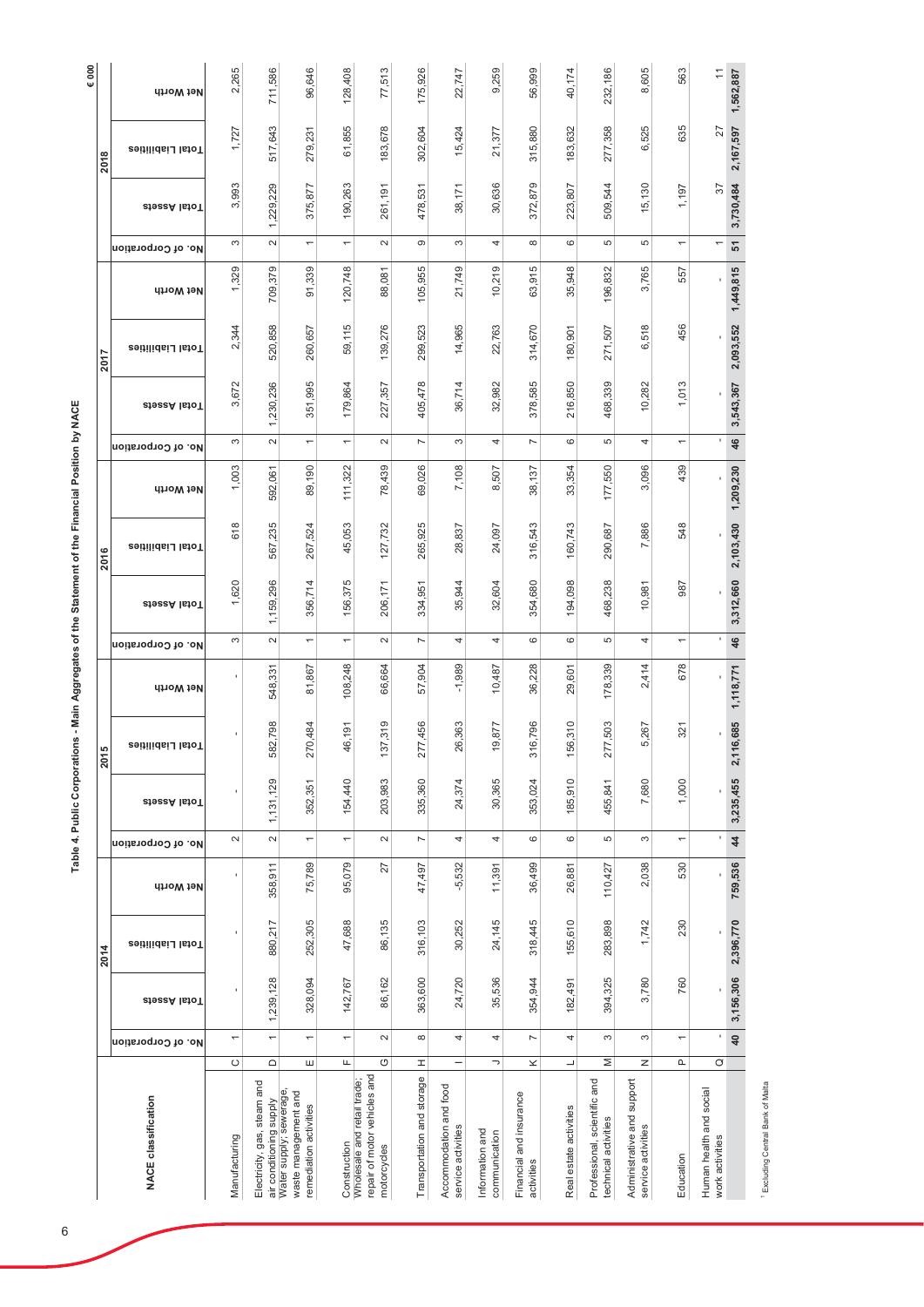

Chart 7. Public Corporations' surplus / deficit by NACE industry: 2018





Net Worth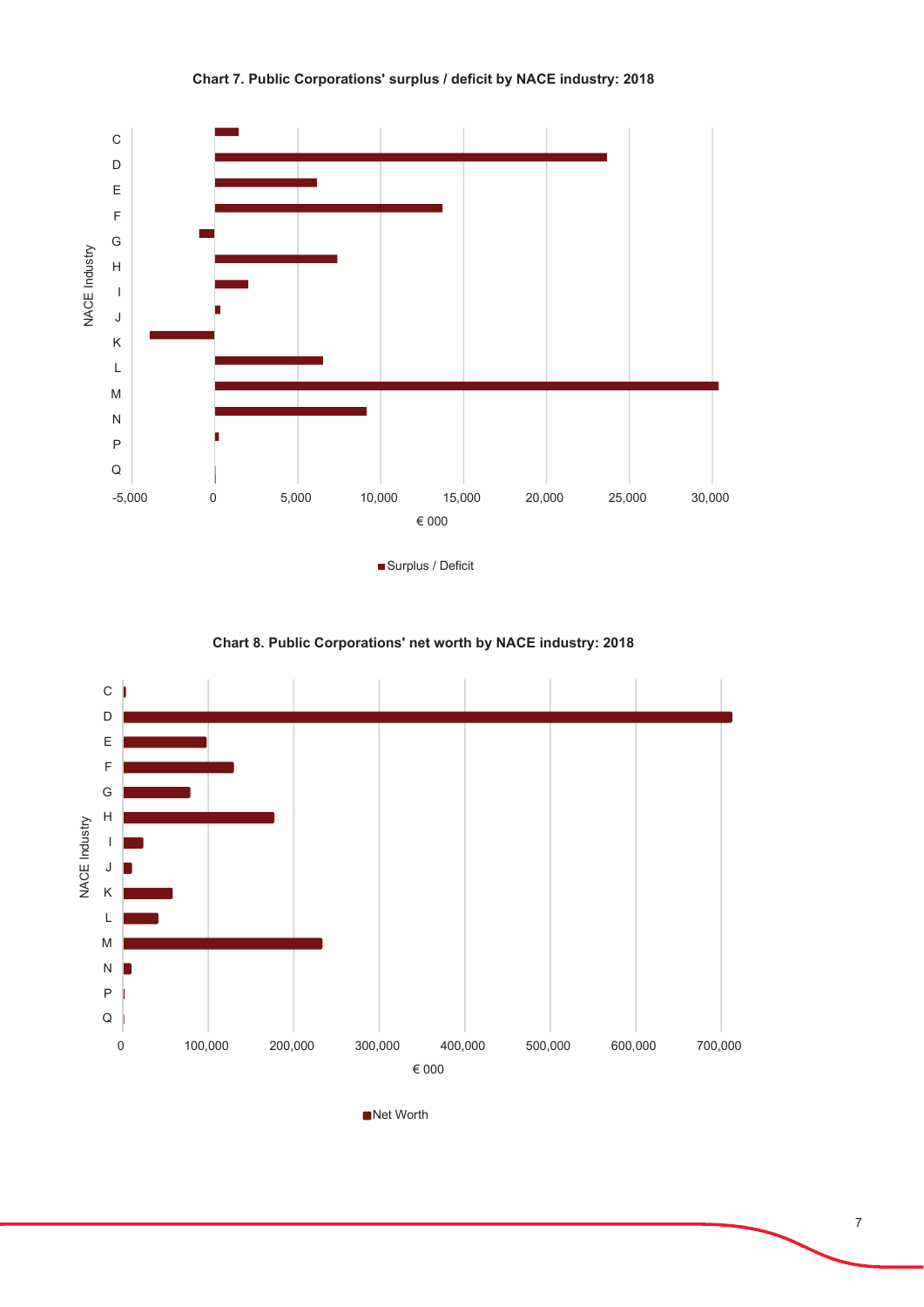# Table 5. Public Corporations Statement of Financial Performance (including Central Bank of Malta)

|                                      |           |           |           |           | € 000     |
|--------------------------------------|-----------|-----------|-----------|-----------|-----------|
|                                      | 2014      | 2015      | 2016      | 2017      | 2018      |
| Income generated from own operations | 932,074   | 1,312,098 | 1,171,187 | 1,261,795 | 1,391,747 |
| <b>Subsidies</b>                     | 88,151    | 63,841    | 67,738    | 66,999    | 78,392    |
| Finance Income                       | 12,748    | 13,338    | 16,171    | 6,720     | 7,975     |
| Other revenue                        | 101,527   | 96,563    | 57,646    | 114,559   | 57,347    |
| <b>Total Revenue</b>                 | 1,134,500 | 1,485,840 | 1,312,742 | 1,450,073 | 1,535,461 |
| Direct operating expenses            | 685,847   | 884,216   | 706,835   | 857,025   | 1,027,997 |
| Wages and salaries                   | 197,933   | 211,869   | 214,121   | 225,991   | 242,466   |
| Depreciation                         | 70,576    | 63,570    | 71,753    | 69,994    | 72,547    |
| <b>Finance Costs</b>                 | 72,755    | 72,099    | 62,079    | 52,929    | 51,624    |
| Other expenditure                    | 32,266    | 29,124    | 35,936    | 21.994    | 16,650    |
| <b>Total Expenditure</b>             | 1,059,376 | 1,260,878 | 1,090,724 | 1,227,933 | 1,411,283 |
| Surplus / (Deficit) before tax       | 75,124    | 224,962   | 222,019   | 222,140   | 124,179   |

Table 6. Public Corporations Statement of Financial Position (including Central Bank of Malta)

|                                     |           |           |           |            | € 000      |
|-------------------------------------|-----------|-----------|-----------|------------|------------|
|                                     | 2014      | 2015      | 2016      | 2017       | 2018       |
| Land and Buildings                  | 849,614   | 917,705   | 958,797   | 1,112,090  | 1,154,161  |
| Infrastructure, plant and equipment | 714,438   | 903,025   | 937,583   | 952,345    | 991,391    |
| Intangible assets                   | 185,321   | 248,559   | 252,579   | 260,573    | 357,506    |
| <b>Total Non-Financial Assets</b>   | 1,749,373 | 2,069,289 | 2,148,958 | 2,325,008  | 2,503,059  |
| Cash and cash equivalents           | 234,009   | 255,589   | 1,310,648 | 4,677,048  | 4,845,325  |
| Stocks and Inventories              | 70,592    | 75,593    | 77,871    | 83,600     | 81,214     |
| <b>Financial assets</b>             | 4,107,005 | 4,592,004 | 4,555,859 | 4,202,704  | 4,406,361  |
| Trade and other receivables         | 1,156,244 | 632,852   | 688,836   | 736,099    | 674,812    |
| Other assets                        | 165,423   | 116,255   | 66,873    | 101,808    | 73,573     |
| <b>Total Current Assets</b>         | 5,733,273 | 5,672,293 | 6,700,086 | 9,801,259  | 10,081,284 |
| <b>Total Assets</b>                 | 7,482,646 | 7,741,581 | 8,849,044 | 12,126,267 | 12,584,343 |
| Bank borrowings                     | 1,500,070 | 1,219,402 | 1,196,203 | 1,240,060  | 1,213,832  |
| Trade and other payables            | 1,422,339 | 2,495,196 | 4,376,094 | 7,181,542  | 7,350,070  |
| <b>Other liabilities</b>            | 3,437,626 | 2,512,726 | 1,641,295 | 1,806,547  | 1,992,612  |
| <b>Total Financial Liabilities</b>  | 6,360,035 | 6,227,324 | 7,213,592 | 10,228,149 | 10,556,515 |
| Net worth                           | 1,122,611 | 1,514,258 | 1,635,452 | 1,898,118  | 2,027,828  |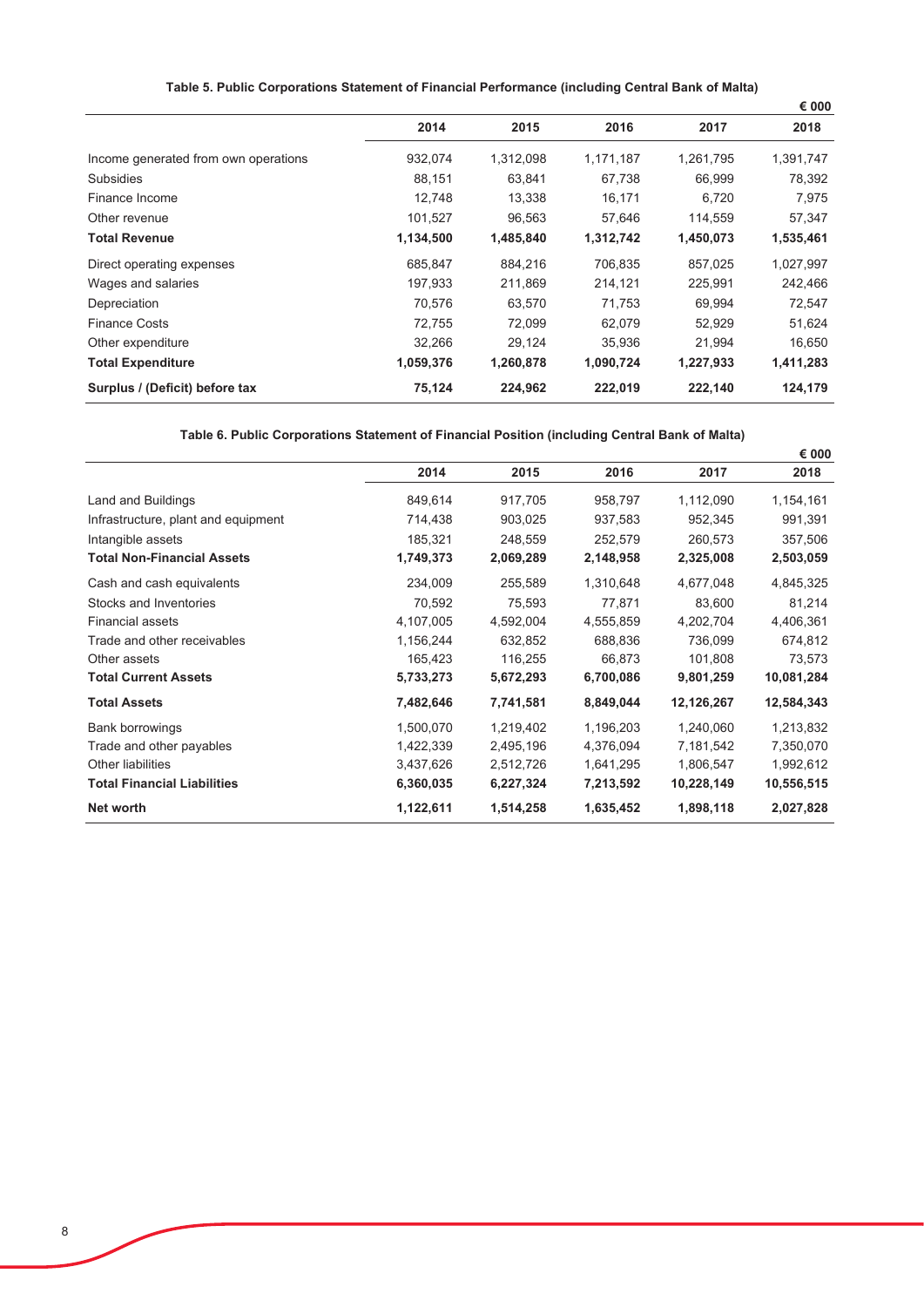|  | List of Public Corporations as at 31 December 2018 |  |  |  |
|--|----------------------------------------------------|--|--|--|
|--|----------------------------------------------------|--|--|--|

|                                                     | <b>NACE Code</b> |                                             | <b>NACE Code</b> |
|-----------------------------------------------------|------------------|---------------------------------------------|------------------|
| Air Malta Aviation Services Co. Ltd                 | 52               | Malta Development Bank                      | 64               |
| Air Malta plc                                       | 51               | Malta Digital Hub                           | 68               |
| Automated Revenue Management Services Ltd<br>(ARMS) | 63               | Malta Electronic Certification Services Ltd | 63               |
| Casma Co. Ltd                                       | 68               | Malta Financial Services Authority          | 66               |
| <b>Central Bank of Malta</b>                        | 64               | Malta Freeport Coporation Ltd.              | 70               |
| <b>ClearFlowPlus Ltd</b>                            | 71               | <b>Malta Industrial Parks Ltd</b>           | 68               |
| D3 Power Generation Ltd                             | 35               | Malta Life Science Centre                   | 68               |
| Enemalta plc                                        | 35               | Malta Marketing Ltd                         | 73               |
| Enemed Co. Ltd.                                     | 46               | Malta Stock Exchange Institute Ltd          | 85               |
| <b>Energy Services Centre Ltd</b>                   | 33               | Malta Stock Exchange plc                    | 66               |
| <b>Engineering Resources Ltd</b>                    | 78               | Malta University Consulting Ltd             | 85               |
| Gozo Channel (Operations) Ltd                       | 50               | Malta University Holding Company Ltd (UOM)  | 64               |
| Gozo Heliport Co. Ltd                               | 52               | Malta University Residence Ltd              | 55               |
| Heritage Malta Services Ltd                         | 68               | Mediterranean Conference Centre             | 82               |
| Institute of Foreign Direct Investment Studies Ltd  | 73               | Mediterranean Offshore Bunkering Ltd        | 52               |
| International Clean Energy Ltd                      | 74               | Milano Due                                  | 55               |
| International Energy Service Centre                 | 33               | <b>MPG Energy Services Ltd</b>              | 19               |
| Keys Security Services Ltd                          | 80               | MSX p.l.c.                                  | 64               |
| <b>KM Holdings</b>                                  | 64               | Petromal                                    | 47               |
| Kordin Grain Terminal Ltd                           | 52               | Public Broadcasting Services Ltd.           | 60               |
| Libyan Maltese Investments Co Ltd                   | 64               | <b>Transport Malta</b>                      | 52               |
| Malita Investments Plc                              | 41               | University Broadcasting Services Ltd (UOM)  | 60               |
| Malpro Ltd                                          | 68               | Vault Finance                               | 65               |
| Malta Air Traffic Services Ltd                      | 52               | Vivaldi Hotel (Operations) Ltd              | 55               |
| Malta Air Travel Ltd                                | 51               | <b>Water Services Corporation</b>           | 36               |
| <b>Malta Business Registry</b>                      | 82               | World Aviation Group Ltd                    | 79               |

Notes:

1. Companies that are in the process of dissolution do not feature in this list.